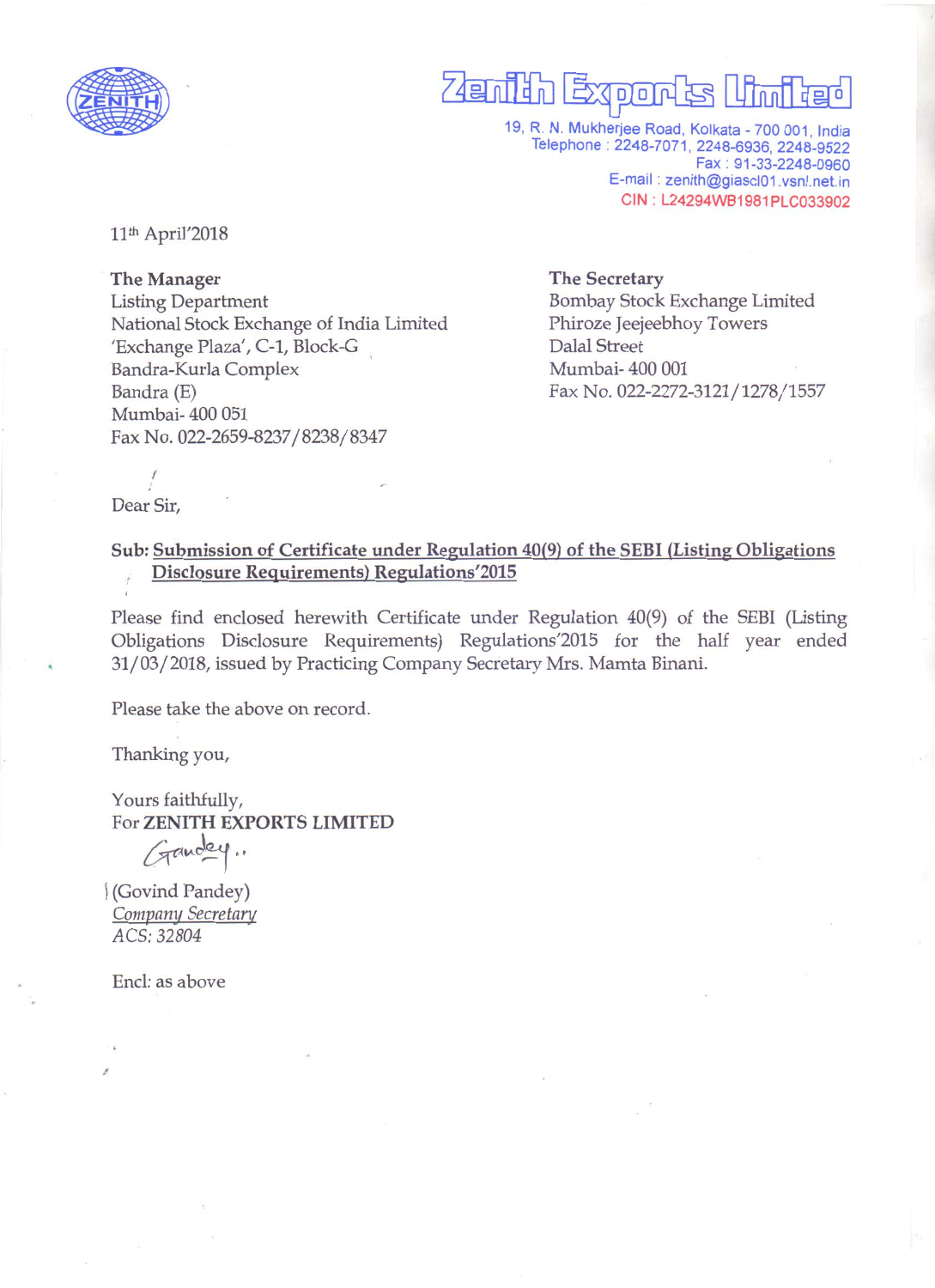

The Secretary National Stock Exchange of India Limited Exchange Plaza, Fifth Floor Plot no.C/1, G Block Bandra Kurla Complex Bandra (East) Mumbai 400051

Date: 11.04.2018

The Secretary Bombay Stock Exchange Limited Phiroze Jeejeebhoy Towers, 17<sup>th</sup> Floor Dalal Street Mumbai 400001

#### Sub: Regulation 40 (9) of the SEBI (Listing Obligations and Disclosure **Requirements) Regulations, 2015**

Please find enclosed herewith the Certificate (one copy) under Regulation 40 (9) of the SEBI (Listing Obligations and Disclosure Requirements) Regulations, 2015 of Zenith Exports Limited for the half year ended March, 2018.

Thanking you

Yours faithfully

Mamta Binani & Associates Practicing Company Secretaries

Macuta

., Mamta Binani Senior Partner C.P. No. 2598 FCS No. 4525





*Room No.6, 4th Floor. Commerce House. 2A, Ganesh Chandra Avenue. Kolkata • 100013 E: mamtabOmamtab1nan1.com. mamtabman,Ogrna1l.com. W: www.mamtablnani.com P : 033 2213 2045, 4004 1650; M : 98310 99551; Follow me on (} �* **Cl**